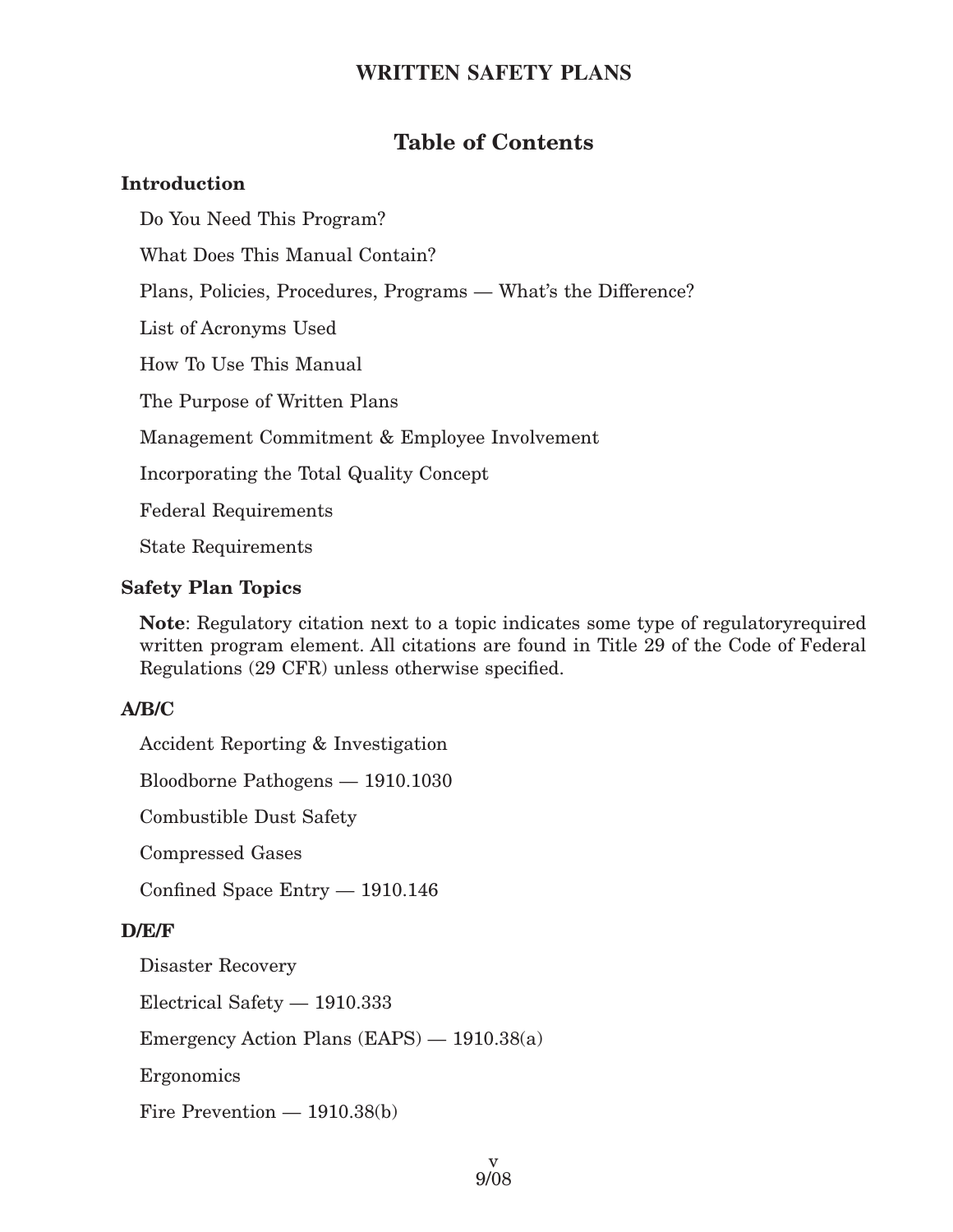#### Forklift Operation

#### **G/H/I**

Generic Written Safety Plan

Hazard Communication — 1910.1200

Hazardous Waste

Hazardous Waste Operations and Emergency Response (HAZWOPER) — 1910.120

Hearing Conservation

#### **J/K/L**

Job Safety Analysis Laboratories — 1910.1450

Lockout/Tagout — 1910.147

#### **M/N/O**

Machine Safety/Equipment Usage

Motor Vehicle Operation Program

#### **P/Q/R**

Pandemic Flu

Personal Protective Equipment — 1910.132

Process Safety Management — 1910.119

Respiratory Protection — 1910.134

Risk Management Plan

#### **S/T/U/V**

Safety and Health Program

Safety Committees

SARA Title III — 40 CFR 355

Site Security Plan

Stairways and Ladders

Subpart Z Chemical Specific Assessments — 1910.1001-.1050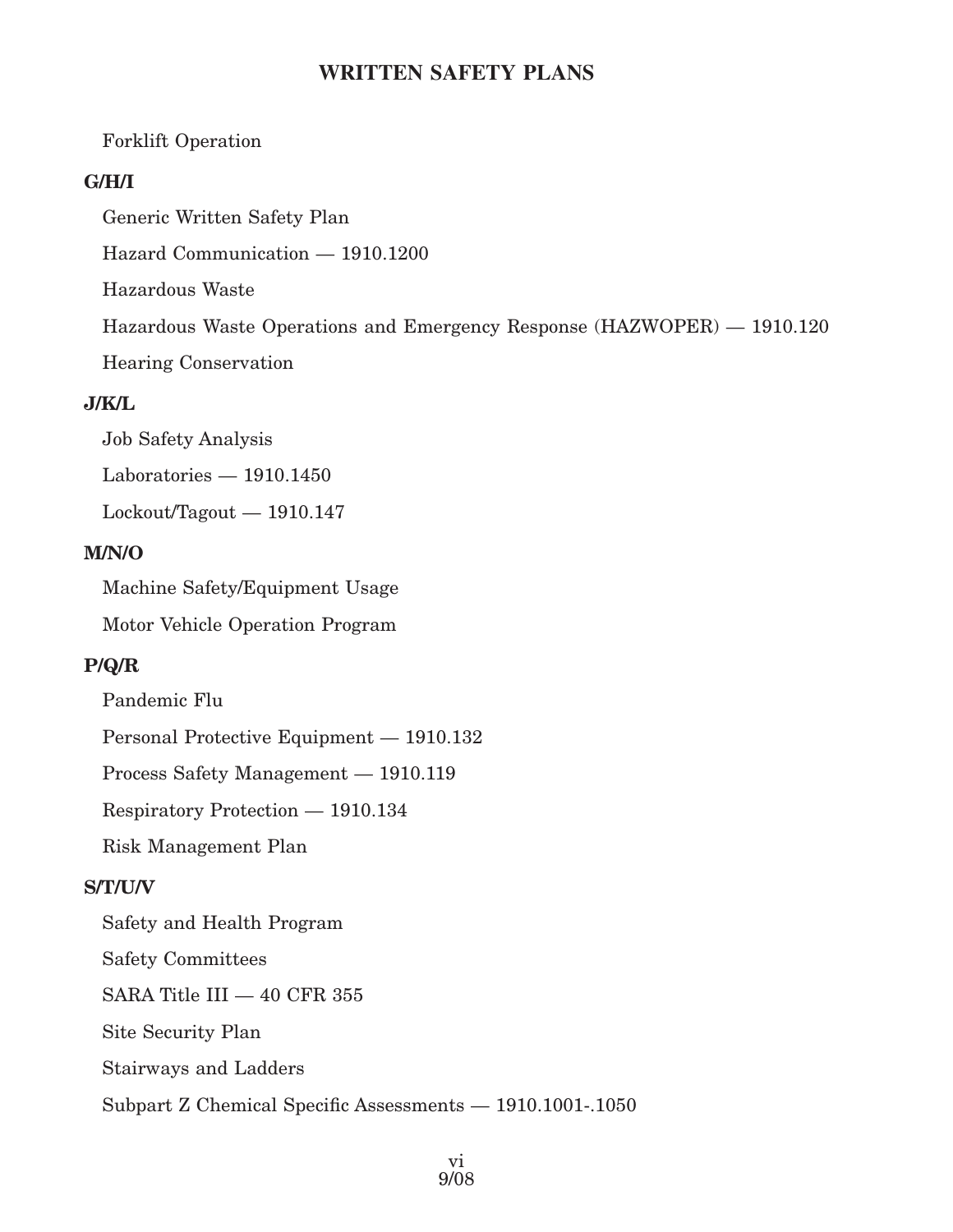Temperature Extremes Management Plan

Visitor Safety

## **W/X/Y/Z**

Welding & Cutting Procedures